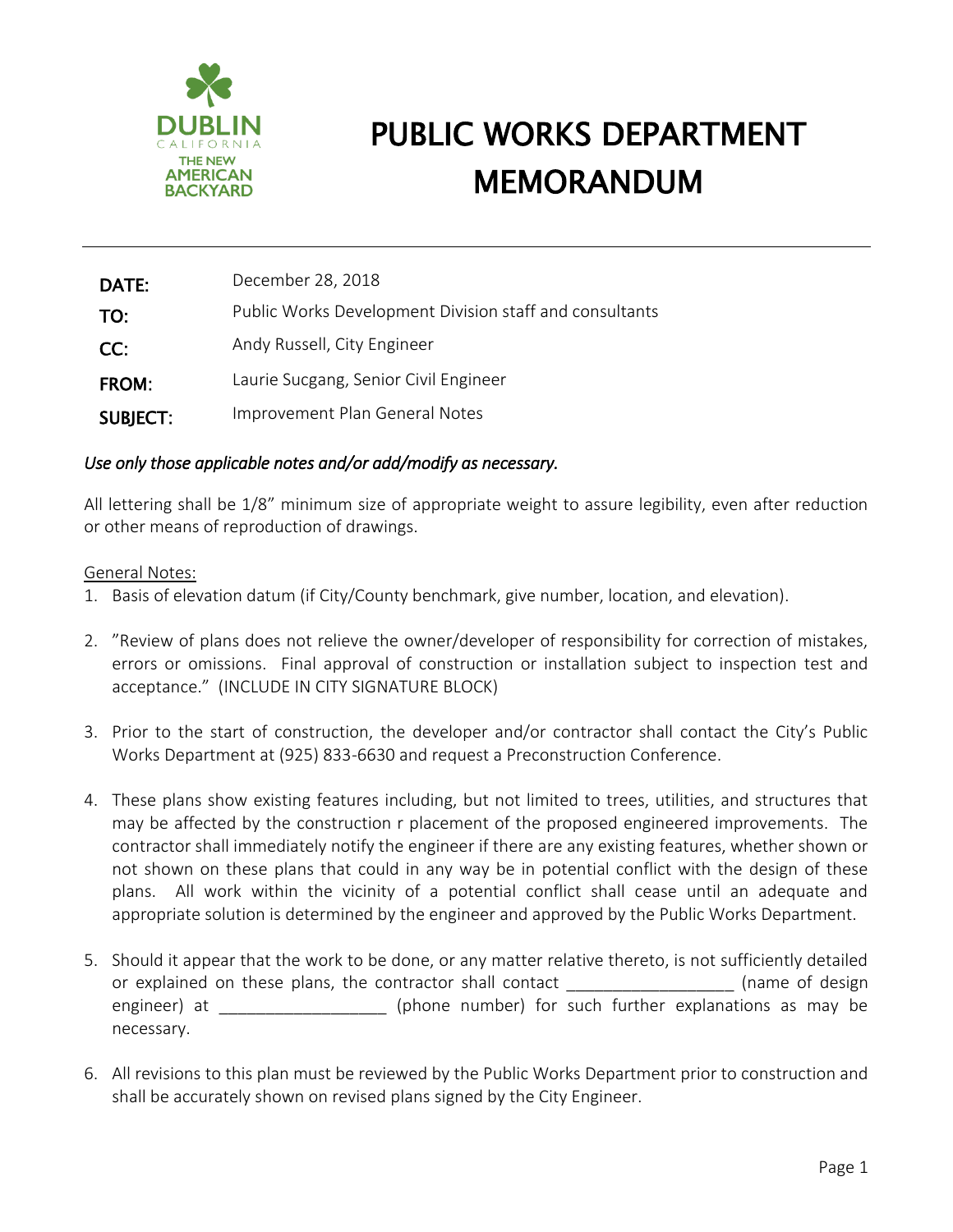

- 7. A grading permit from the Public Works Department will be required for all grading and/or work onsite.
- 8. All grading and public improvements shall be constructed in accordance with the provisions of the current city ordinances and standard plans. The grading and improvements are subject to the inspection and approval of the Public Works Department. Inspection shall be scheduled with the Public Works Department at (925) 833-6630 at least two working days prior to the start of construction.
- 9. CALL BEFORE YOU DIG! Notify Underground Service Alert (USA) at (800) 227-2600 at least two working days prior to any excavation. The USA authorization number shall be kept at the jobsite.
- 10. The Developer/contractor is required by state law to actively research work area prior to construction, reference monuments and replace those damaged or removed during construction.
- 11. All grading to be accomplished per the recommendations in the soils report " prepared by \_\_\_\_\_\_\_\_\_\_\_\_\_\_\_\_\_\_ dated \_\_\_\_\_\_\_\_\_\_\_\_\_\_\_\_\_\_\_.
- 12. The soils engineer shall inspect and test the excavation, placement of fills and backfilling and compaction of trenches. The soils engineer shall submit soils reports as required and will determine the suitability of any fill material. Upon completion of grading operation the soils engineer shall state in a report to the City of Dublin that inspections and tests were made by him/her or under his/her supervision and that in his/her opinion all embankments and excavation were constructed in accordance with the approved grading plans and approved revisions thereto and all embankments and excavations are acceptable for their intended use.
- 13. Erosion and sediment control facilities shall be installed prior to October 1 and shall be maintained daily until April 30. These facilities shall control and contain erosion-caused silt deposits and provide for the safe discharge of silt-free storm waters into existing storm drain facilities. Erosion and sediment control supplies must be kept on-site during the dry season and employed, as necessary prior to and during rain events. Design of these facilities must be approved/updated each year prior to September 30 and shall be signed by the City Engineer, or his designee. [Consider the note for Erosion Control Plan Set.]
- 14. Seasonally appropriate best management practices for the following six (6) site management categories must be implemented year-round: (1) Erosion control, (2) Run-on and run-off control, (3) Sediment control, (4) Good site management and housekeeping, (5) Non-stormwater management, and (6) Active treatment systems, as necessary. [Consider the note for Erosion Control Plan Set.]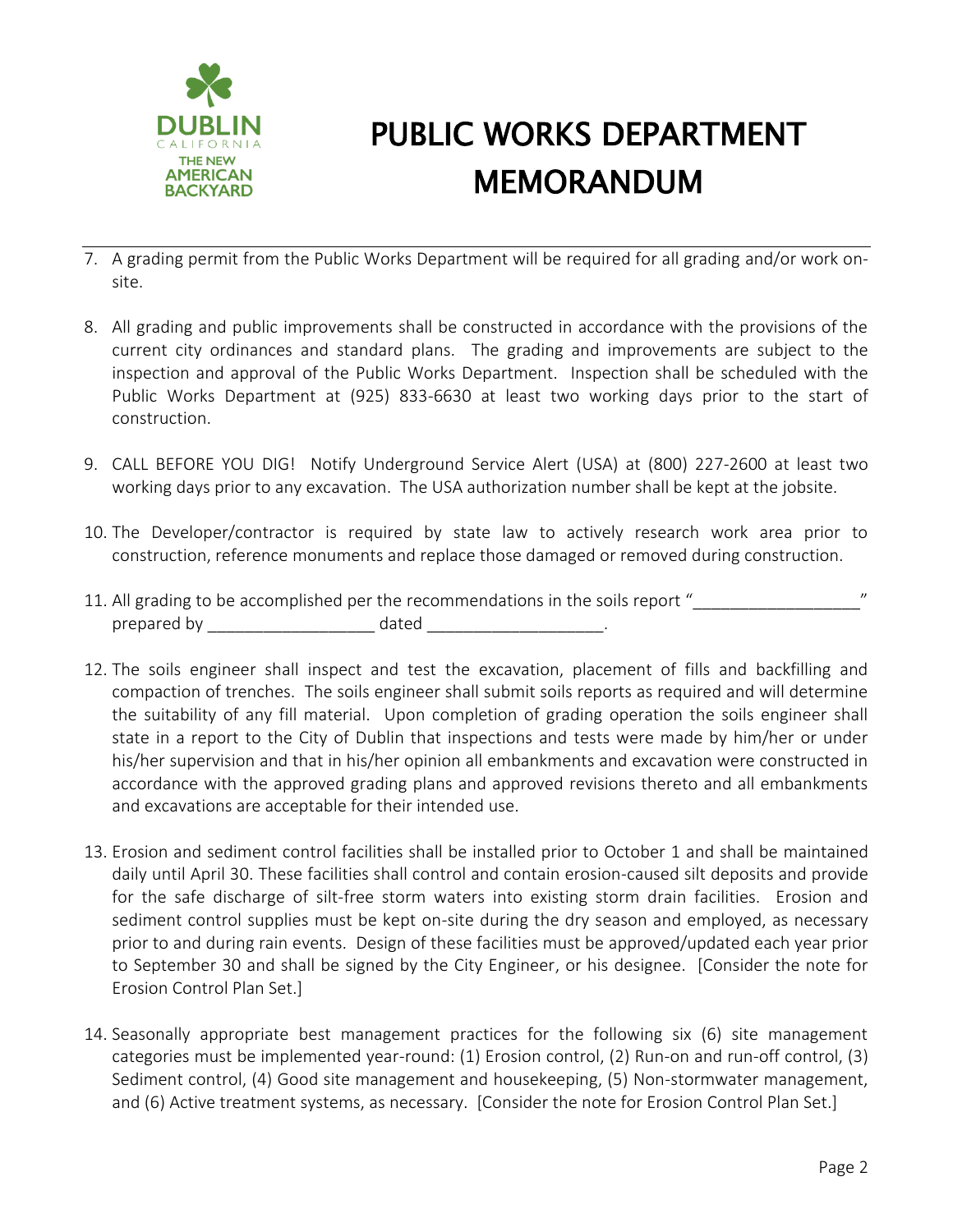

- 15. If, during construction, archaeological remains are encountered, construction in the vicinity shall be halted, an archaeologist consulted, and the City Planning Department notified. If, in the opinion of the archaeologist, the remains are significant, measures, as may be required by the Planning Director, shall be taken to protect them.
- 16. The contractor shall design, construct and maintain all safety devices, including shoring, and shall be responsible for conformance to all Local, State and Federal safety and health standards, laws and regulations.
- 17. A California Division of Occupational Safety and Health (CAL OSHA) permit shall be obtained for trenches five feet or greater in depth. A copy of this permit shall be supplied to the Public Works Department. An additional copy shall be kept at the jobsite at all times.
- 18. All new utility distribution services shall be placed underground.
- 19. Prior to placing curb, gutter, sidewalk, asphalt concrete, subbase, or base material, all underground facilities within the right-of-way shall be installed, backfill completed, and the Public Works Department notified by each of the utility companies having facilities within the work area, that the utility installation has satisfactorily passed acceptance tests.
- 20. All manholes or inlets over 5 feet in depth shall be provided with polypropylene steps. The steps shall be integrally cast into the walls of the manhole or inlet whether precast or field cast. The steps shall be installed in accordance with Caltrans specifications and City of Dublin/Alameda County Standard Plans, and CAL OSHA requirements, if applicable.
- 21. When widening the pavement on an existing road, the existing pavement shall be sawcut to a neat line and removed back to an existing adequate structural section, or to the original road section (1 foot minimum). An exploratory trench, or potholing, may be required to determine the limits of pavement removal.
- 22. All retaining walls that will be constructed with the grading shown on these grading plans will require a grading permit from the Public Works Department. Any future retaining walls over three feet in height (two-feet with surcharge) will require a building permit and must be shown on the plot plan.
- 23. All public storm drain lines shall be Class III RCP unless otherwise specified on the plans.
- 24. No trees shall be removed unless they are shown and noted to be removed on the improvement plans. All trees conflicting with grading, utilities, or other improvements, or overhanging the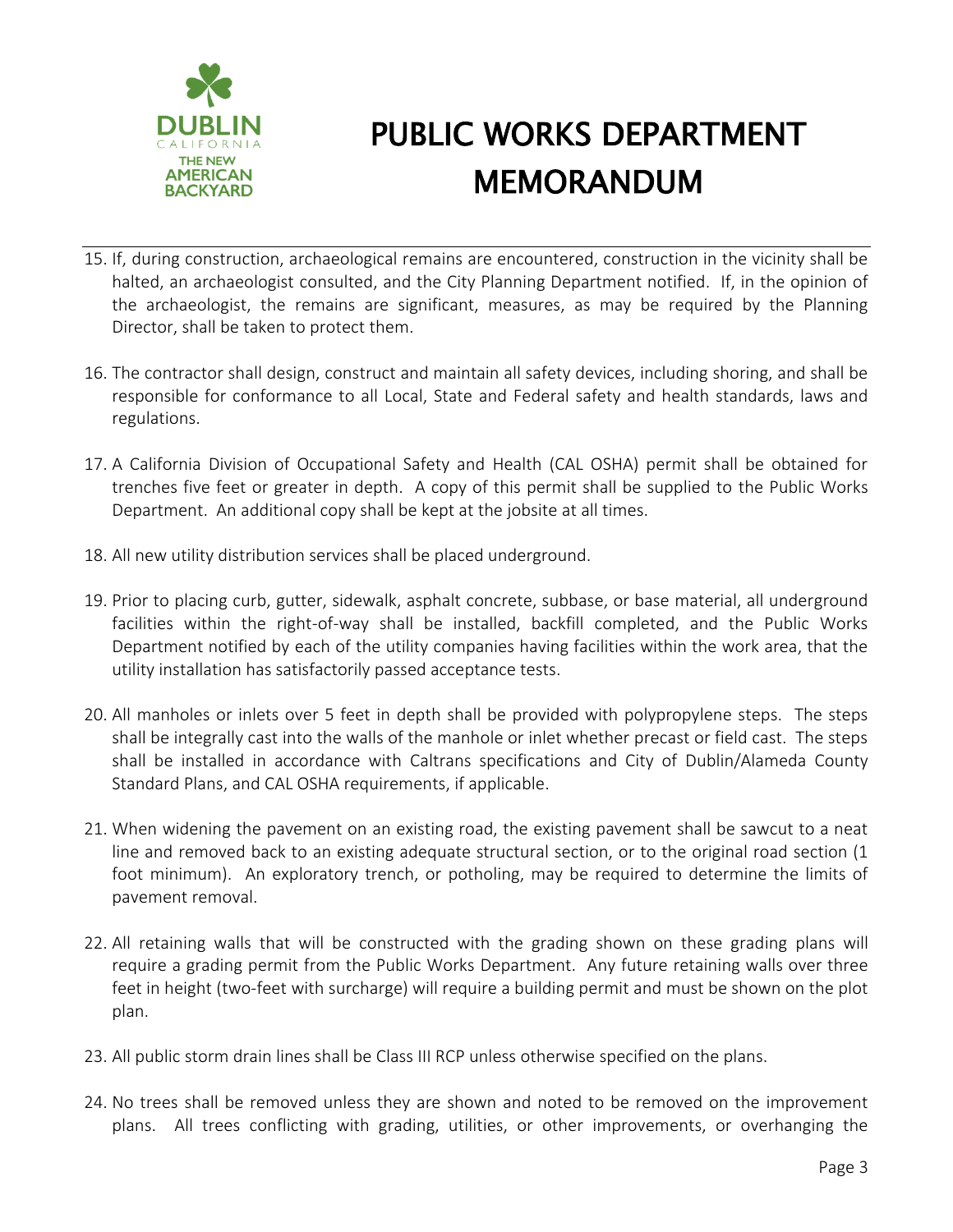

sidewalk or pavement so as to form a nuisance or hazard, shall be trimmed and properly graded and sealed. The drip line of trees to be saved will be fenced, and no grading shall take place within this fenced area.

- 25. Existing public improvements that are damaged by the project construction shall be repaired or replaced. Existing damaged public improvements within the project limits shall be repaired or replaced even if the damage occurred prior to the start of construction.
- 26. All traffic striping and markings shall be thermoplastic. (On Traffic Signing & Striping Plan)
- 27. All traffic striping shall be cat-tracked prior to final installation. Final installation of striping will be allowed only after approval of the striping layout by the Public Works Department. (On Traffic Signing & Striping Plan)
- 28. Order of work for road widening and median island construction in which traffic striping will be relocated:
	- a. Rough grading
	- b. Storm drain and drainage structures
	- c. Utility installation
	- d. Curb, gutter, and sidewalk
	- e. Pavement construction
	- f. Remove conflicting striping, markings, pavement markers, and signs, and install interim striping
	- g. Install final striping and markings
	- h. Install final signing (at interim locations if necessary)
	- i. Construct median curb
	- j. Complete final striping, markings, pavement markers, and sign installation
- 29. The typical section of the following listed streets shall be continued through the intersection: (List of street names)
- 30. The thickness of subbase, base, and surfacing shall be based on traffic index and soils test for "R" value.
- 31. A storm water pollution prevention plan (SWPPP) for  $($ project name, tract  $)$ \_\_\_\_\_\_\_\_\_\_\_\_(residential, commercial) development, has been prepared for (developer name) by \_\_\_\_\_\_\_\_\_(engineer name) dated \_\_\_\_\_\_\_\_\_\_\_\_\_\_\_. The SWPPP contains a copy of the "Notice of Intent" filed with the State Water Quality Control Board. The general contractor is responsible for keeping a copy of the SWPPP onsite at all times and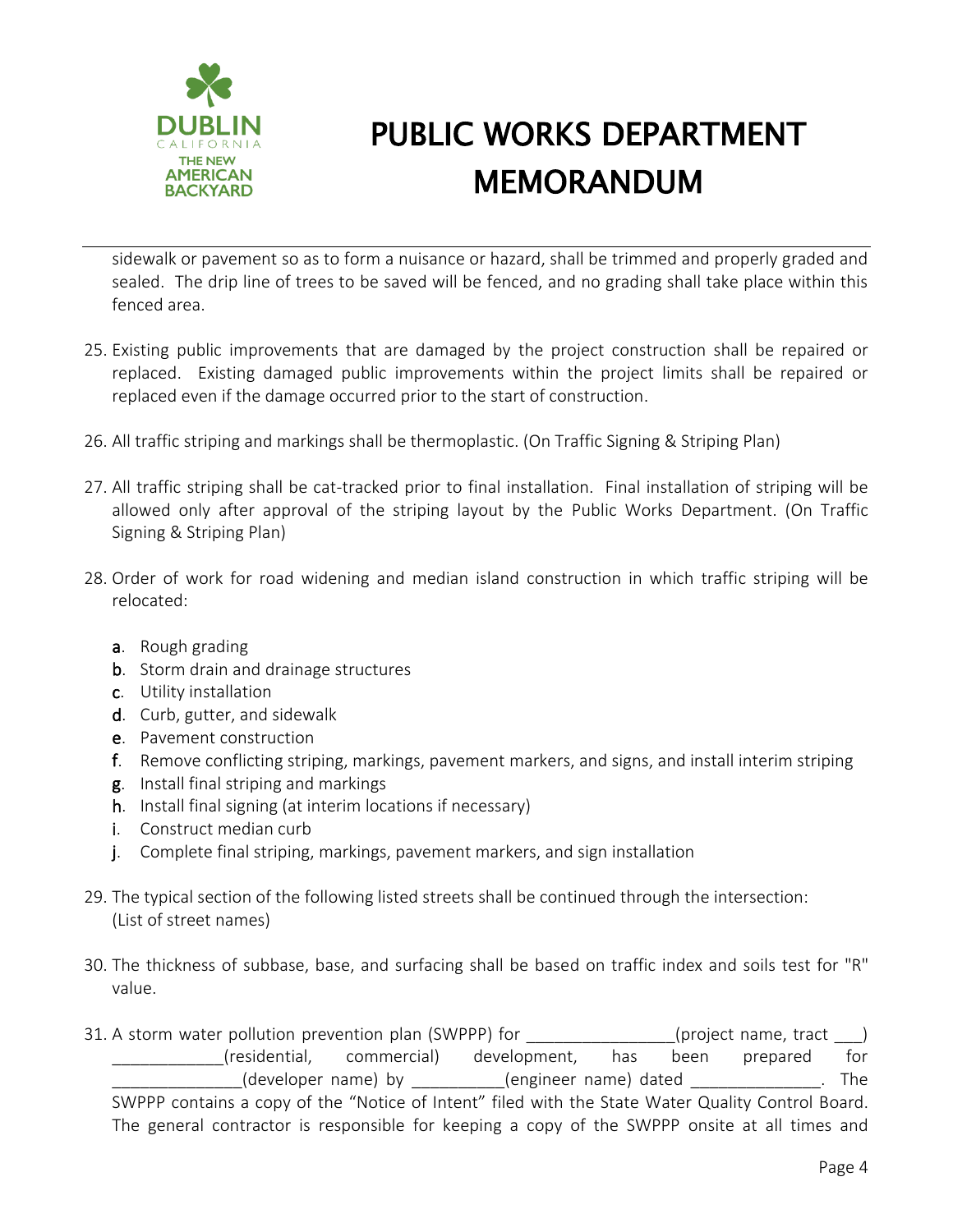

implementing its provisions. The contractor is responsible for ensuring all subcontractors and suppliers are aware of and implement the measures in the SWPPP.

- 32. An encroachment permit will be required for any construction activity within a public street right of way that has been accepted by the City.
- 33. A traffic control plan, prepared by a registered civil engineer in accordance with the current California MUTCD, shall be submitted for review and approval by the City, a minimum of 10 days prior to commencement of any construction activity that impacts traffic on public streets (vehicular, bicycle, or pedestrian). A separate construction haul route plan shall be submitted for review and approval by the City, a minimum of 10 days prior to commencement of any construction activity that requires hauling of any construction materials.

### Storm Drain Video Inspection Requirements:

- 1. Prior to final lift of roadway paving, the storm drain system, including the main line, laterals and interiors of storm structures in all public and private right of way and storm drain easements, shall be flushed and visually inspected by means of closed-circuit television (CCTV). Any necessary clean out of the system shall be completed, defects shall be repaired and the system shall be televised again to confirm satisfactory repair work prior to acceptance. Note that subdrain lines in stormwater treatment facilities and measures located in the public right of way must be televised to demonstrate the subdrain is clear of sediment and debris prior to the City's acceptance of the stormwater treatment improvements.
- 2. Video inspection will be done one section (structure to structure) at a time. The camera will pan the interiors of all structures and when in the pipe, will stop at each joint to rotate 360 degrees to pan the entire joint.
- 3. The camera shall be specifically designed and constructed for such inspection. Lighting for the camera shall be suitable to allow a clear color picture of the entire periphery of the pipe. The camera shall be operative in 100% humidity conditions without causing the camera to fog. The camera, television monitor, and other components of the video system shall be capable of producing picture quality to the satisfaction of the Public Works Department.
- 4. The Public Works Department shall be notified 48 hours prior to televising and must be onsite to confirm flow rate prior to televising. The camera shall be moved through the line in a downstream direction at a moderate rate, stopping when necessary to permit proper documentation of the storm drain condition. In no case will the television camera be pulled at a speed greater than 30 feet per minute. Manual winches, power winches, TV cable, and powered rewinds or other devices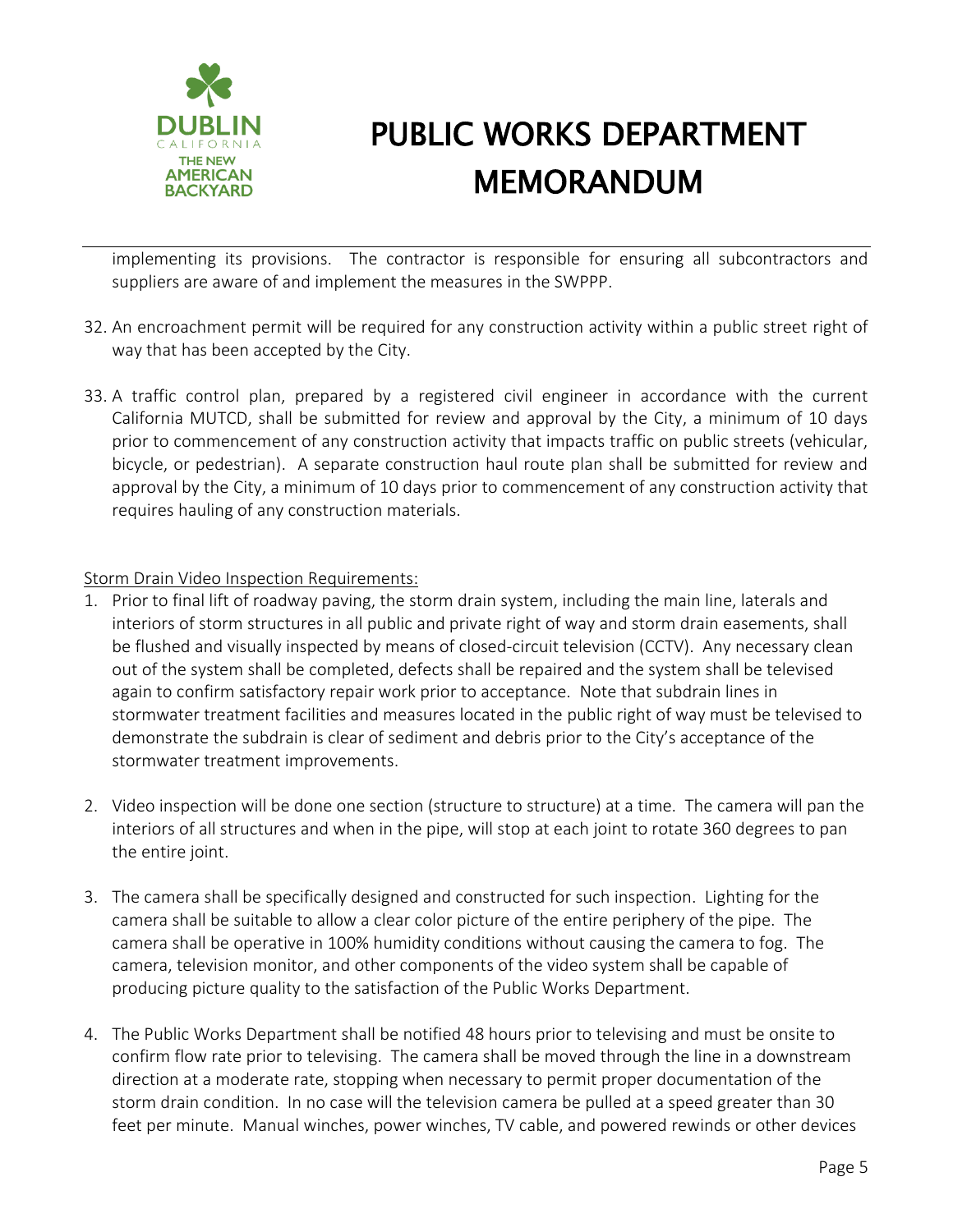

that do not obstruct the camera view or interfere with proper documentation of the storm drain conditions shall be used to move the camera through the line.

- 5. The importance of accurate distance measurements is emphasized. Measurement for location of defects shall be above ground by means of a meter device. Marking on the cable, or the line, which would require interpolation for depth of insertion pit, will not be allowed. Accuracy of the distance meter shall be checked by use of a walking meter, roll-a-tape, or other suitable device and the accuracy shall be satisfactory to the Public Works Department.
- 6. Documentation of the television results shall be as follows:
	- The purpose of televising shall be to supply a visual and audio record of problem areas of the lines that may be replayed.

Recording playback shall be at the same speed that it was recorded.

- The format shall be DVD.
- The accompanying audio shall provide a description of what is encountered such as joints, problem areas, and broken pipe.

The DVD shall have displayed the number of feet from the starting structure for each segment.

- 7. Sections of pipe from structure to structure shall be audibly and visually identified in the video using the same nomenclature as on the improvement plans (e.g. "SDMH #2 to SDMH #3" or "STA 10+55"). Each DVD must be labeled with the following information: Date, Project #, the Locations, and Types of Structures shown on the DVD.
- 8. Title to the DVD shall be with the City. The contractor shall submit a copy of the DVD for review by the Public Works Department during the project. The contractor shall also provide a written summary of the DVD with dimensions and information, specifically identifying problem areas and broken pipe.

### Stormwater Management Plan Set Notes:

- 1. Prior to delivery of biotreatment soil, the contractor shall provide required documentation (available at [www.ci.dublin.ca.us/1656/Stormwater-Development-Submittal-Require\)](http://www.ci.dublin.ca.us/1656/Stormwater-Development-Submittal-Require) to the Public Works Inspector demonstrating that the biotreatment soil complies with specifications included in the most recent version of the Alameda County Clean Water Program's C.3 Stormwater Technical Manual. Receipts or delivery tickets for the biotreatment soil and Class II Perm must be retained for review by the Public Works Inspector.
- 2. The required minimum stormwater biotreatment facility surface area is that area that achieves the required ponding depth and is underlain by 18 inches of biotreatment soil.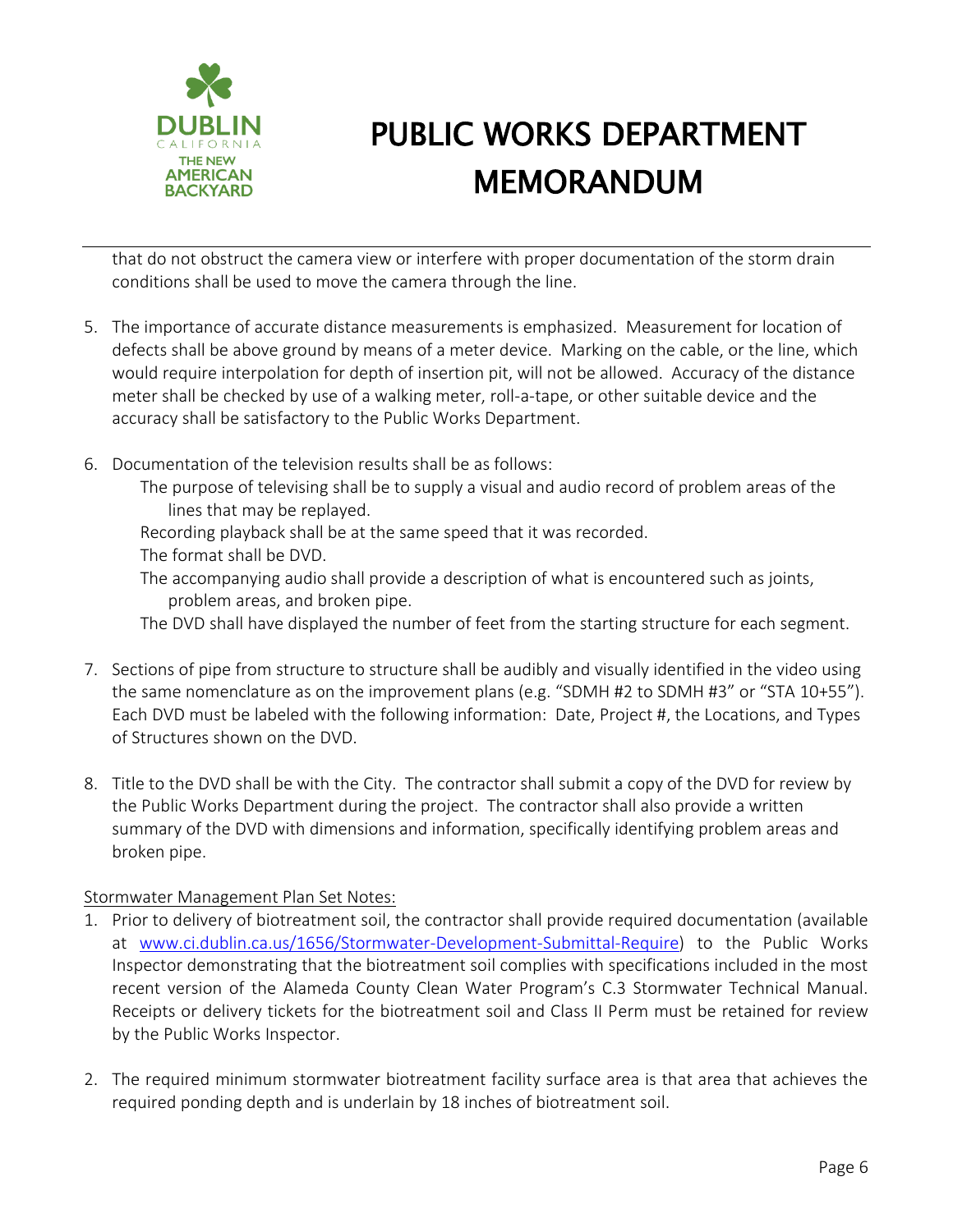

- 3. All site grading and drainage conveyance must cause runoff from drainage management areas (DMA) to drain to designated receiving facility ( i.e. grade breaks must conform to DMA delineations, curb cuts must effectively direct flows into facilities, etc.).
- 4. Contractor must maintain record documents of construction changes ("as-built drawings") for any facilities and related design features and must provide said documentation to the Public Works Department upon completion of construction.
- 5. The project civil engineer or landscape architect is responsible for ensuring that the facilities are constructed in accordance with approved plans. Prior to building permit final inspection or certificate of occupancy or acceptance of improvements, the Public Works Inspector shall require the project civil engineer or landscape architect to submit a statement certifying that the facilities have been installed properly and in accordance with the approved stormwater management plan or any revisions thereof.
- 6. Any asymmetrical stormwater treatment areas shall be staked and surveyed prior to construction of these stormwater treatment areas.
- 7. Install storm drain medallions or inlet markers that read "No Dumping Drains to Creek" on all public and private storm drain inlets in accordance with City standard detail CD-704. The medallions may be purchased from the Public Works Department located at 100 Civic Plaza, Dublin, CA.
- 8. Prior to the City granting final building permit inspection or certificate of occupancy or acceptance of improvements, the applicant shall provide GPS coordinates for all installed stormwater treatment facilities, hydromodification management measures, and trash capture devices. The coordinates shall be in a format determined by the Public Works Department.
- 9. Prior to the City's acceptance of improvements within the public right of way, subdrain lines in stormwater treatment facilities and measures located in the right-of-way must be televised to demonstrate the subdrain is clear of sediment and debris.
- 10. Prior to the City's acceptance of improvements within the public right of way, any underground stormwater treatment units shall be inspected and maintenance activities conducted, including but not limited to removal and replacement of media filtration cartridges, as applicable.

### Erosion and Sediment Control Plan Set Notes:

1. Contractor shall keep construction traffic out of locations where stormwater treatment facilities and measures will be installed to minimize compaction of existing soils.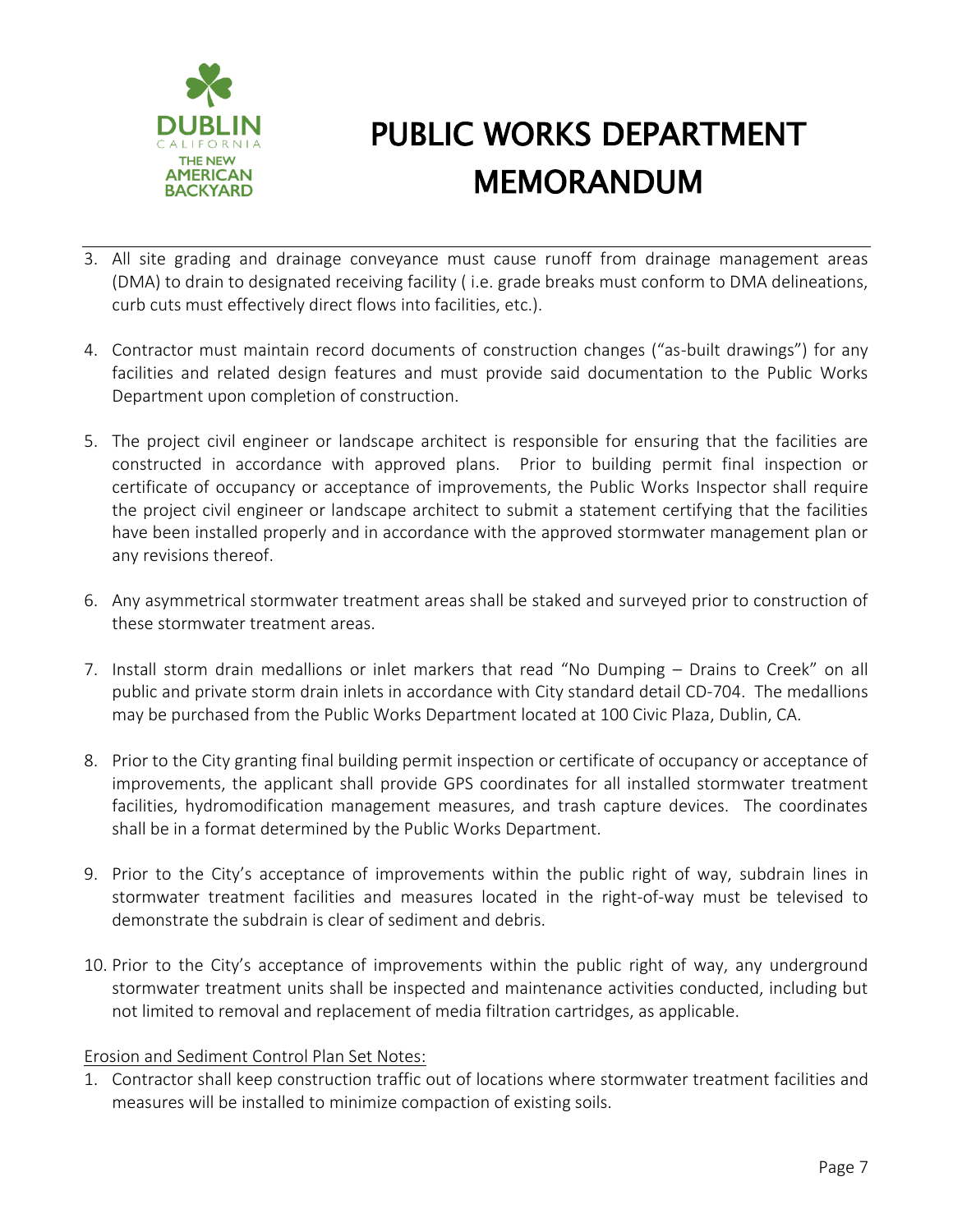

- 2. Protect stormwater treatment facilities from construction site runoff. Once imported materials are installed in stormwater treatment facilities, runoff from unstabilized areas must be diverted away from such facilities.
- 3. The construction BMPs shown on the plan are minimum requirements. The City Engineer or Public Works Inspector is authorized to require additional BMPs to prevent non-stormwater discharges.
- 4. All site grading and drainage conveyance must cause runoff from drainage management areas (DMA) to drain to designated receiving facility (i.e. grade breaks must conform to DMA delineations, curb cuts must effectively direct flows into facilities, etc.).
- 5. A storm water pollution prevention plan (SWPPP) for  $($ project name, tract  $)$ \_\_\_\_\_\_\_\_\_\_\_\_(residential, commercial) development, has been prepared for (developer name) by dengineer name) dated and the state of the state of the state of the state of the state of the state of the state of the state of the state of the state of the state of the state of the state of the sta SWPPP contains a copy of the "Notice of Intent" filed with the State Water Quality Control Board. The general contractor is responsible for keeping a copy of the SWPPP onsite at all times and implementing its provisions. The contractor is responsible for ensuring all subcontractors and suppliers are aware of and implement the measures in the SWPPP.

### Small Projects - General Notes:

- 1. CALL BEFORE YOU DIG! Contact Underground Service Alert (USA) at 1-800-227-2600 at least 2 working days before excavating.
- 2. Unless otherwise noted on the plans, finished ground surfaces shall be graded to drain the finished site properly within 10-feet of any building foundation with a slope of 5% away from any building or structure. All exterior hardscape within 10-feet of a building foundation shall be installed with a 2% minimum slope away from any building or structure. Drainage swales shall be a 1.5% minimum slope. All graded slopes shall have a maximum slope of 3H to 1V (33%), unless shown otherwise on the plans.
- 3. Lot grading shall conform at the property lines and shall not slope toward property lines in a manner which would cause storm water to flow onto neighboring property. Historic drainage patterns shall not be altered in a manner to cause drainage problems to neighboring property.
- 4. New rainwater downspouts shall be disconnected and direct runoff to a landscaped area. Downspouts may be connected to a pop-up drainage emitter in the landscaped area or may drain to splash blocks or cobblestones that direct water away from the building.
- 5. Install storm drain medallions or inlet markers that read "No Dumping Drains to Creek" on all